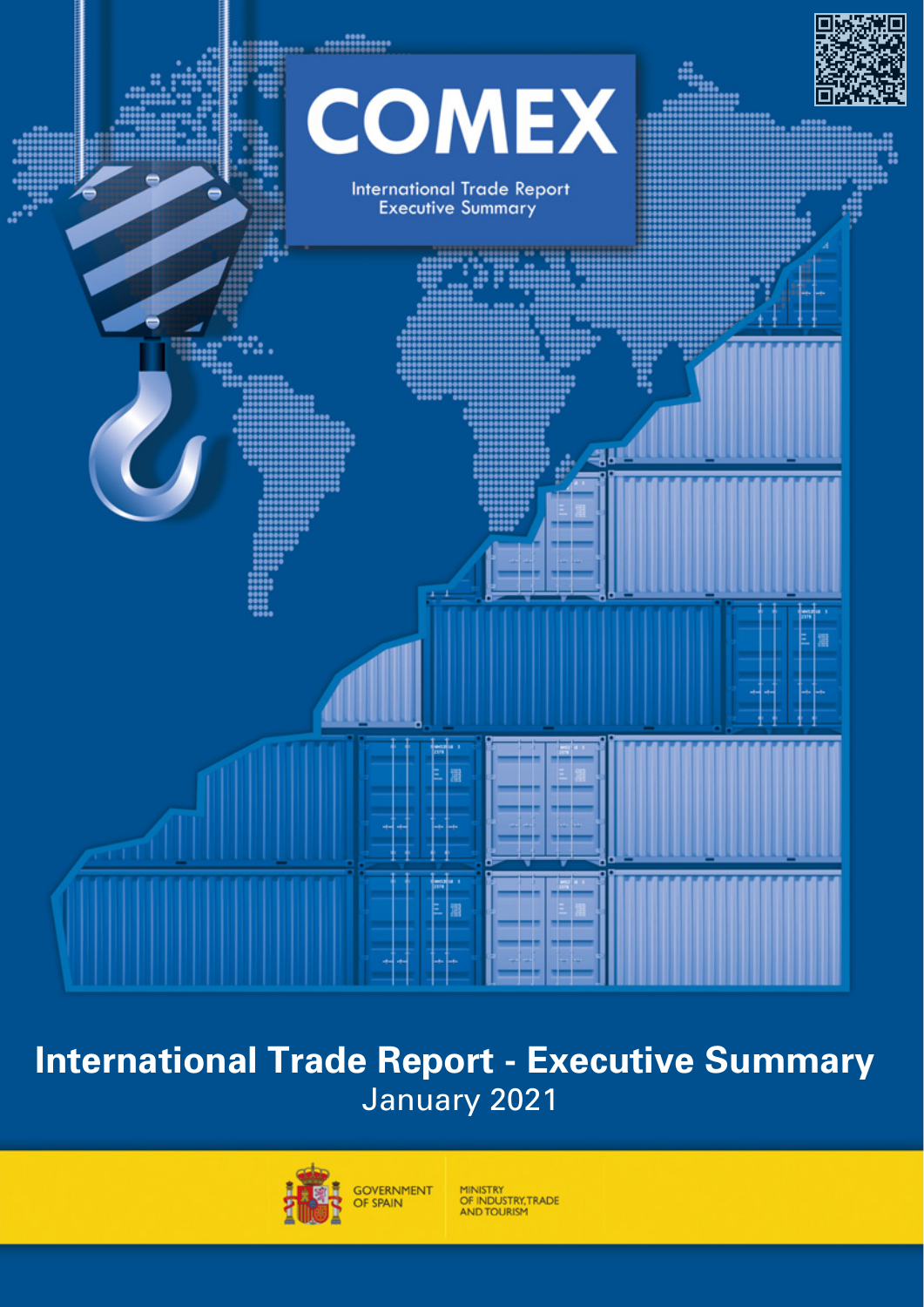

Report prepared by

Deputy Directorate-General for Studies and Trade Policy Evaluation Secretariat of State for Trade

Bernardo Hernández San Juan **EXECUTIVE DIRECTION**



**A DE INDUSTRIA<br>A DE INDUSTRIA, COMERCIO**<br>A DE INDUSTRIA, COMERCIO Y TURISMO MINISTERIO

> Centro de Publicaciones del Ministerio de Industria, Comercio y Turismo Panamá, 1 - 28071 Madrid<br>Tel.: 91 349 43 35<br>www.mincotur.es

eNIPO: 112-19-023-0

Maquetación: Centro de Impresión Digital y Diseño, Secretaría de Estado de Comercio.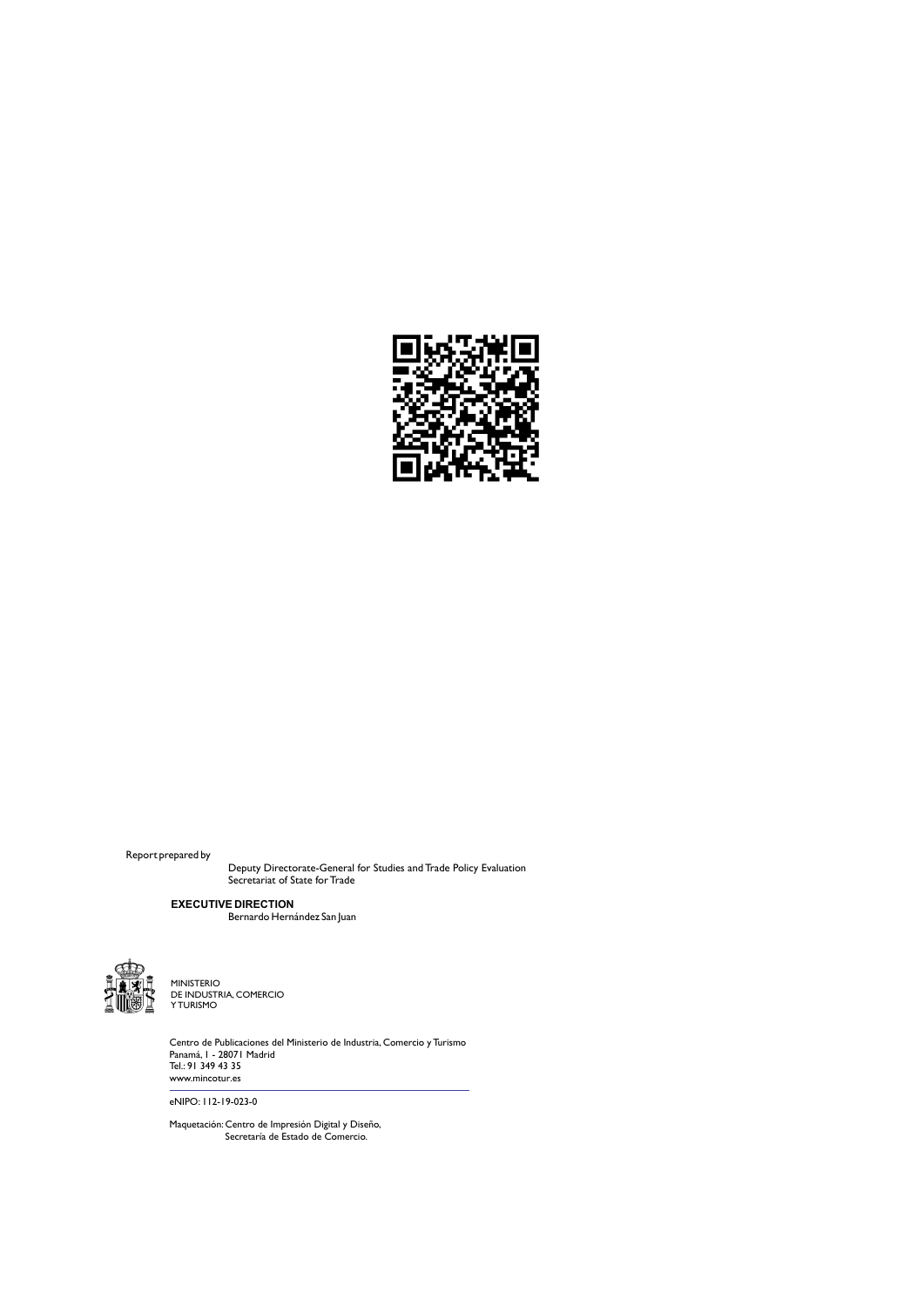

MINISTERIO<br>DE INDUSTRIA, COMERCIO<br>Y TURISMO

SECRETARÍA DE ESTADO DE COMERCIO

SUBDIRECCIÓN GENERAL<br>DE ESTUDIOS Y EVALUACIÓN DE INSTRUMENTOS<br>DE POLÍTICA COMERCIAL

# **EXECUTIVE SUMMARY INTERNATIONAL TRADE REPORT**

**January 2021** 

Publication date: 17 March 2021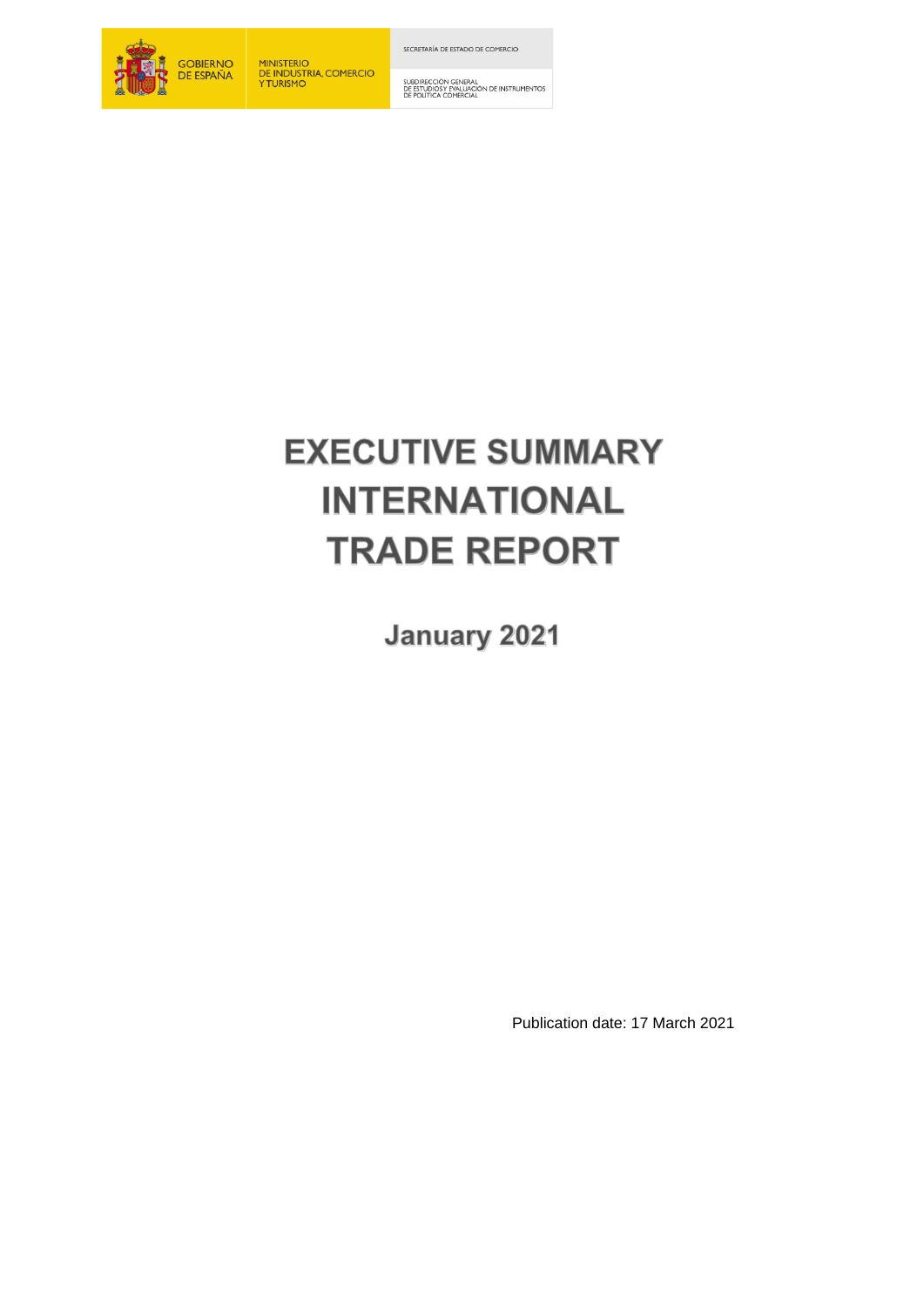### **JANUARY 2021**

In January 2021, **Spain's exports fell by 11.4%** year-on-year in nominal terms to 20,497.6 million euros, and **imports shrank by 16.4%** to 22,266.7 million euros. With seasonally adjusted data, exports decreased by 6.6% year-on-year, and imports by 10.9%. In **real terms**, exports diminished by 12.7% yearon-year, as export prices grew by 1.5%, and imports decreased by 12.4%, as import prices went down by 4.6%. In nominal terms on a **month-on-month** basis, exports dropped by 9.9%, and imports declined by 6.6%. With seasonally adjusted data, exports fell by 1.6% month-on-month, and imports by 1.8%.



Spain's **trade balance** registered a deficit of 1,769.1 million euros, down from a deficit of 3,507.5 million euros in January 2020 (provisional data). The export/import **coverage ratio** reached 92.1%, 5.2 percentage points higher than in the same month of 2020 (86.8% in January 2020 with provisional data). The **non-energy trade balance** reached a deficit of 253.0 million euros, down from a deficit of 1,295.1 million in the same month of 2020. The **energy trade deficit** fell by 31.5% year-on-year to 1,516.1 million euros (compared to a deficit of 2,212.3 million euros in January 2020).



### **Sectoral data**

Spain's **main exporting sectors** in January 2021 were *food, beverages and tobacco* (representing 20.6% of total exports and falling by 2.9% year-on-year), *capital goods* (18.9% of total, decreasing by 9.3%), *chemical products* (15.3% of total, declining by 8.1%) and *vehicles* (14.8% of total, diminishing by 13.1%).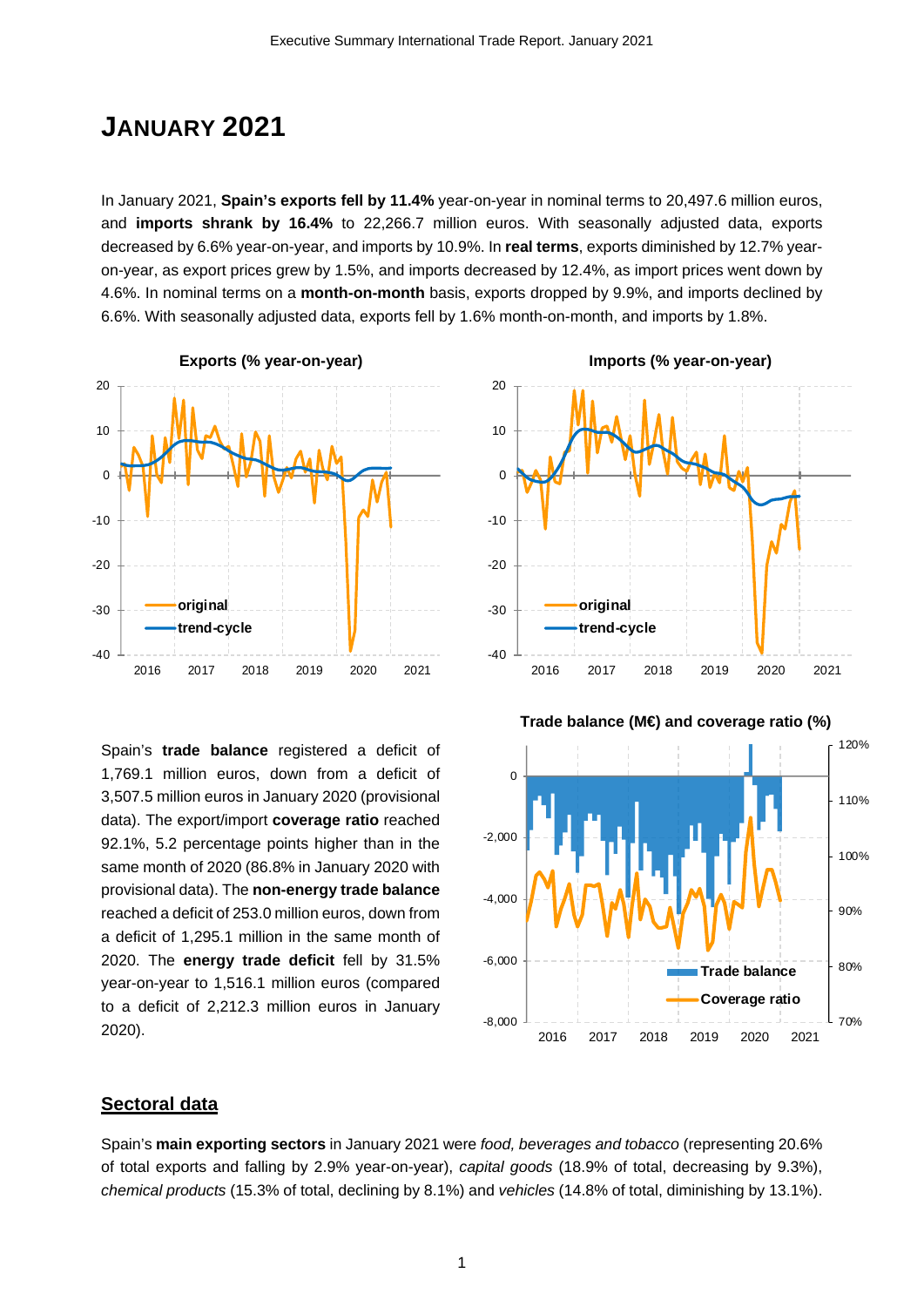

The **most significant sectors of Spain's imports** were *capital goods* (representing 22.3% of total imports and falling by 7.7% year-on-year), *chemical products* (17.3% of total, diminishing by 10.6%), *food, beverages and tobacco* (11.9% of total, dropping by 13.7%) and *energy* (11.6% of total, shrinking by 34.6%).

Among **subsectors, the largest positive contributions** to the annual change in Spain's **exports** in January 2021 (down by 11.4%) came from *minerals* (0.3 points), *coal and electricity* (0.3 points) and *other chemical products* (0.2 points). The major negative contributions corresponded to *oil and by-products*  (-3.1 points), *garment* (-1.3 points) and *cars and motorcycles* (-1.3 points).



The **subsectors with the most positive contribution** to the annual change in Spain's **imports** in January 2021 (down by 16.4%) were *office equipment* (0.5 points), *minerals* (0.4 points) and *other chemical products* (0.3 points). The major negative contributions corresponded to *oil and by-products* (-3.6 points), *automotive parts and accessories* (-2.3 points) and *garment* (-1.8 points).

2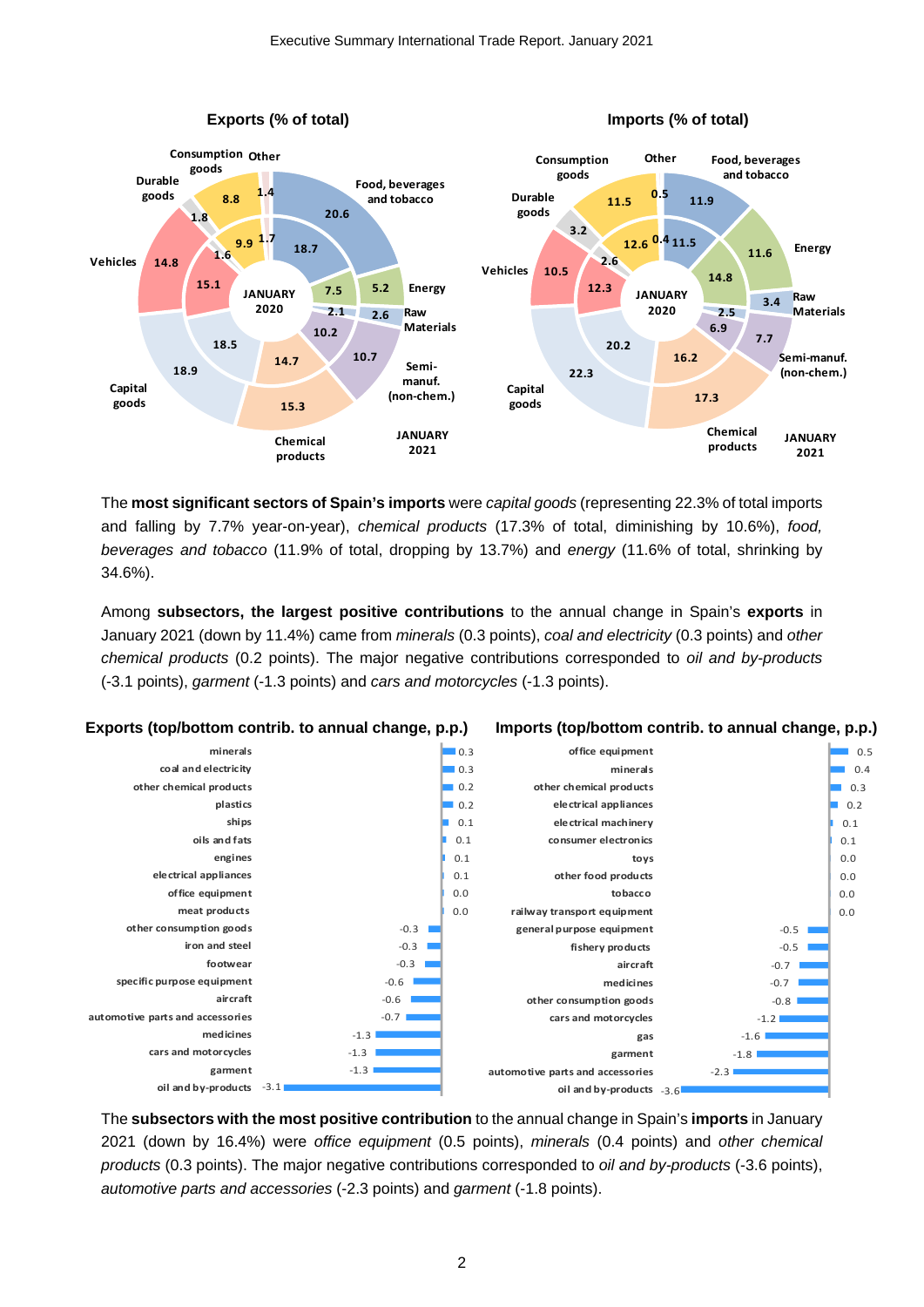### **Geographic data**

Exports to the **European Union** accounted for 63.2% of total exports in January 2021 (up from 61.8% in January 2020) and declined by 9.4% year-on-year. Exports to the **euro area** ran at 55.4% (up from 54.0% in January 2020) and decreased by 9.3%. Exports to **non-EU countries** represented 36.8% of total exports (down from 38.2% in January 2020) as they fell by 14.7% year-on-year.



Imports from the **European Union** amounted to 51.4% of total imports in January 2021 (up from 48.2% in January 2020) and shrank by 11.0% year-on-year. Imports from the **euro area** represented 43.0% (up from 40.8% in January 2020) and diminished by 11.9%. Imports from **non-EU countries** accounted for 48.6% of total imports in January 2021 (down from 51.8% in January 2020) as they dropped by 21.5% year-on-year.







**Imports EU and extra-EU (% YoY 12-month sum)**

% YoY rates over rolling 12-month sum with provisional data.

**Trade balance with the European Union** showed in January 2021 a surplus of 1,524.0 million euros (up from a surplus of 1,461.3 million in January 2020) and a surplus of 1,778.8 million euros with the euro area (1,639.1 million surplus in January 2020). **Trade deficit with the rest of the world** decreased to 3,293.2 million euros (from a deficit of 4,968.8 million euros in January 2020).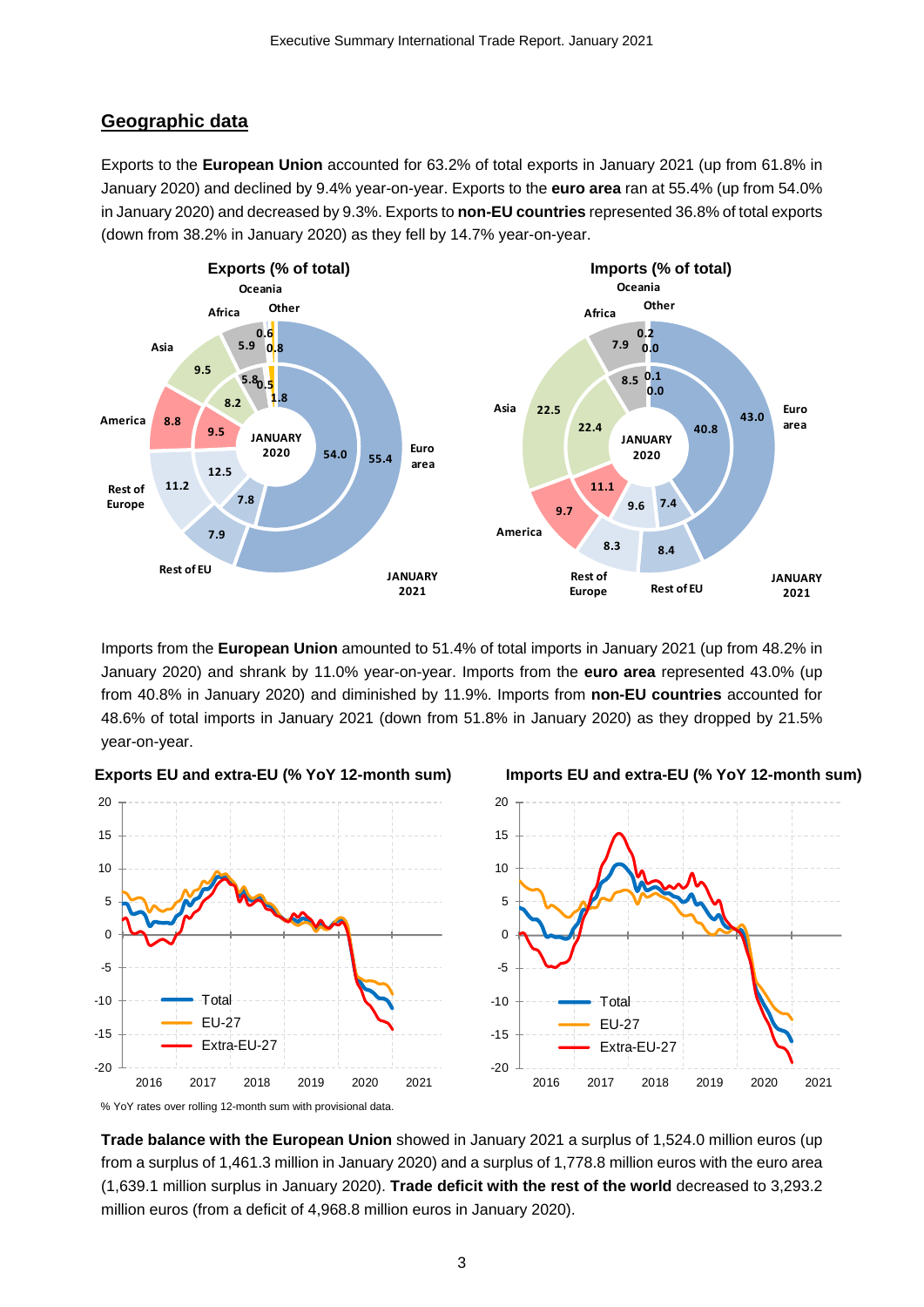The **destinations with the largest positive contributions** to the annual change in Spain's **exports** in January 2021 (down by 11.4%) were China (0.6 percentage points), Sweden (0.3 points), the DR of Congo (0.2 points) and Denmark (0.2 points). Those destinations with the largest negative contributions were the United Kingdom (-1.5 points), France (-1.3 points), Portugal (-0.9 points) and Italy (-0.8 points).



Regarding **imports**, the **countries with the largest positive contributions** to the annual change in Spain's **imports** in January 2021 (down by 16.4%) were Kazakhstan (0.4 percentage points), Mexico (0.1 points), Sweden (0.1 points) and Peru (0.1 points). The destinations with the largest negative contributions were the United States (-2.5 points), the United Kingdom (-2.1 points), France (-2.0 points) and Germany (-1.2 points).

In January, the number of **Spanish exporters over 1,000 euros** attained 33,894, 4.0% less than in January 2020, out of which 16,438 had already exported at least 50,000 euros worth of goods in that month, 3.3% less than in the same moth of the previous year with a decrease in exports of 11.5%. With regard to regular exporters (those that have already exported in the current year as well as in each of the three preceding years), they amounted to 33,882 in January, 61.7% of total exporters and 2.7% less than in the same month of 2020. Their exports reached 19,330.3 million, 94.3% of total exports and 12.5% less than in January 2020.

#### **International data**

**In comparison to other geographical areas**, Spain's exports of goods diminished by 11.4% year-onyear in January. Within the European Union, exports also declined in Germany (-8.0%) and France (-9.6%). Outside the European Union, the United Kingdom exports dropped by 24.9% and the United States´ by 1.1%, whereas those of Japan expanded by 6.4%.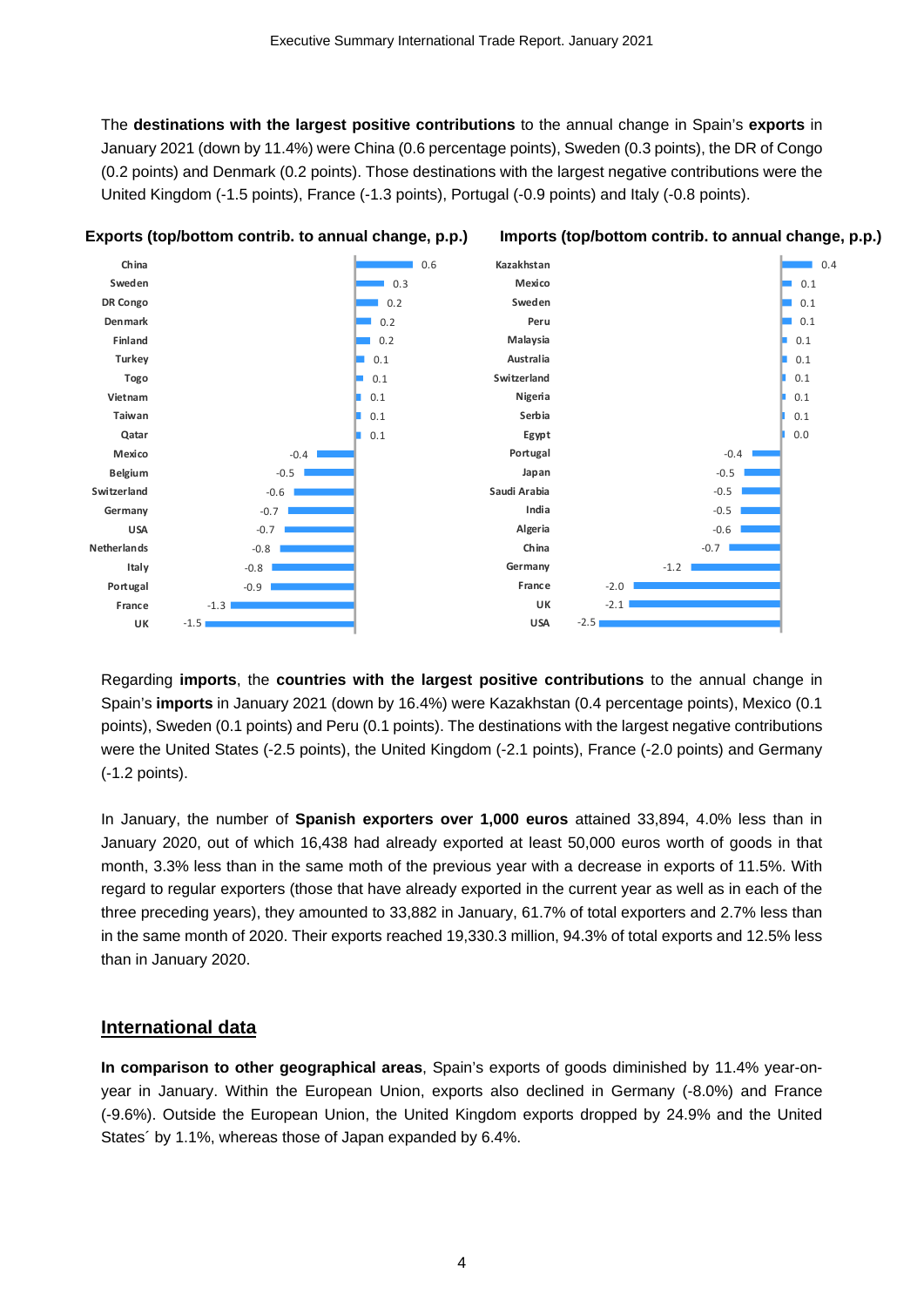

**12 - MONTH ACCUMULATED FLOWS**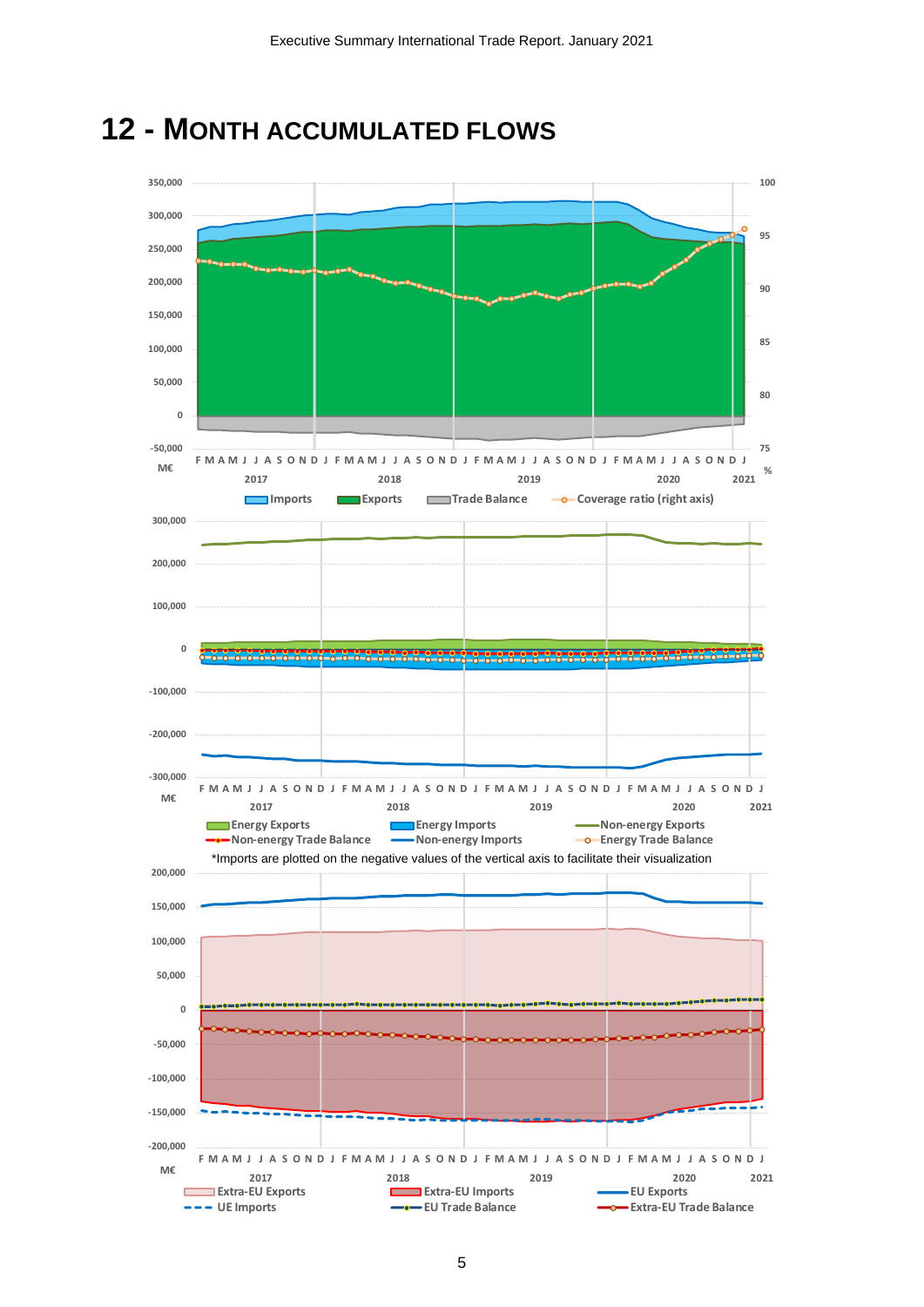### **STATISTICAL ANNEX**

| Key data        |                |                    |             |                |                    |                      |                |                             |          |                                 |
|-----------------|----------------|--------------------|-------------|----------------|--------------------|----------------------|----------------|-----------------------------|----------|---------------------------------|
|                 | <b>EXPORTS</b> |                    |             | <b>IMPORTS</b> |                    |                      | <b>BALANCE</b> |                             |          | <b>COVERAGE</b><br><b>RATIO</b> |
|                 | Million $\in$  | $\%$<br><b>MoM</b> | $\%$<br>YoY | Million $\in$  | $\%$<br><b>MoM</b> | $\frac{9}{6}$<br>YoY | Million $\in$  | $\frac{9}{6}$<br><b>MoM</b> | %<br>YoY | $\frac{9}{6}$                   |
| 2012            | 226,114.6      |                    | 5.1         | 257.945.6      |                    | $-2.0$               | $-31,831.0$    |                             | 33.6     | 87.7                            |
| 2013            | 235,814.1      |                    | 4.3         | 252.346.8      |                    | $-2.2$               | $-16.532.7$    |                             | 48.1     | 93.4                            |
| 2014            | 240,581.8      |                    | 2.0         | 265,556.6      |                    | 5.2                  | $-24,974.8$    |                             | $-51.1$  | 90.6                            |
| 2015            | 249,794.4      |                    | 3.8         | 274,772.3      |                    | 3.5                  | $-24.977.9$    |                             | 0.0      | 90.9                            |
| 2016            | 256,393.4      |                    | 2.6         | 273,778.6      |                    | $-0.4$               | $-17,385.2$    |                             | 30.4     | 93.6                            |
| 2017            | 276,142.9      |                    | 7.7         | 302.431.2      |                    | 10.5                 | $-26.288.3$    |                             | $-51.2$  | 91.3                            |
| 2018            | 285.260.5      |                    | 3.3         | 319.647.3      |                    | 5.7                  | $-34,386.8$    |                             | $-30.8$  | 89.2                            |
| 2019            | 290.892.8      |                    | 2.0         | 322.436.9      |                    | 0.9                  | $-31.544.1$    |                             | 8.3      | 90.2                            |
| 2020*           | 261,175.5      |                    | $-10.0$     | 274,597.5      |                    | $-14.7$              | $-13,422.1$    |                             | 58.0     | 95.1                            |
| 12 last months* | 258,530.7      |                    | $-11.1$     | 270,214.4      |                    | $-16.0$              | $-11,683.7$    |                             | 62.3     | 95.7                            |
| 2012 (Jan)      | 17,570.5       | 2.6                | 5.8         | 21,212.1       | $-0.4$             | $-3.5$               | $-3,641.6$     | 12.7                        | 32.3     | 82.8                            |
| 2013 (Jan)      | 18.698.9       | 5.0                | 6.4         | 22.094.3       | 15.4               | 4.2                  | $-3.395.4$     | $-156.2$                    | 6.8      | 84.6                            |
| 2014 (Jan)      | 19.156.9       | 4.4                | 2.4         | 21.886.0       | 7.6                | $-0.9$               | $-2.729.0$     | $-38.2$                     | 19.6     | 87.5                            |
| 2015 (Jan)      | 18,484.1       | $-3.8$             | $-3.5$      | 21,010.6       | $-0.8$             | $-4.0$               | $-2,526.5$     | $-28.9$                     | 7.4      | 88.0                            |
| 2016 (Jan)      | 18,590.9       | $-7.0$             | 0.6         | 21,081.9       | $-3.4$             | 0.3                  | $-2,491.0$     | $-35.5$                     | 1.4      | 88.2                            |
| 2017 (Jan)      | 22,109.2       | 5.9                | 18.9        | 25,015.6       | 8.6                | 18.7                 | $-2.906.4$     | $-34.0$                     | $-16.7$  | 88.4                            |
| 2018 (Jan)      | 23,005.1       | 8.6                | 4.1         | 27,312.6       | 17.6               | 9.2                  | $-4.307.5$     | $-110.7$                    | $-48.2$  | 84.2                            |
| 2019 (Jan)      | 23,280.4       | 10.5               | 1.2         | 27,204.3       | 11.9               | $-0.4$               | $-3,923.9$     | $-21.2$                     | 8.9      | 85.6                            |
| 2020 (Jan)*     | 23,142.4       | 2.6                | 2.7         | 26.649.9       | 8.1                | $-1.3$               | $-3,507.5$     | $-67.5$                     | 21.8     | 86.8                            |
| 2021 (Jan)*     | 20,497.6       | $-9.9$             | $-11.4$     | 22,266.7       | $-6.6$             | $-16.4$              | $-1,769.1$     | $-64.9$                     | 49.6     | 92.1                            |
| 2021*           |                |                    |             |                |                    |                      |                |                             |          |                                 |
| January         | 20,497.6       | $-9.9$             | $-11.4$     | 22,266.7       | $-6.6$             | $-16.4$              | $-1,769.1$     | $-64.9$                     | 49.6     | 92.1                            |
| * Provisional   |                |                    |             |                |                    |                      |                |                             |          |                                 |

6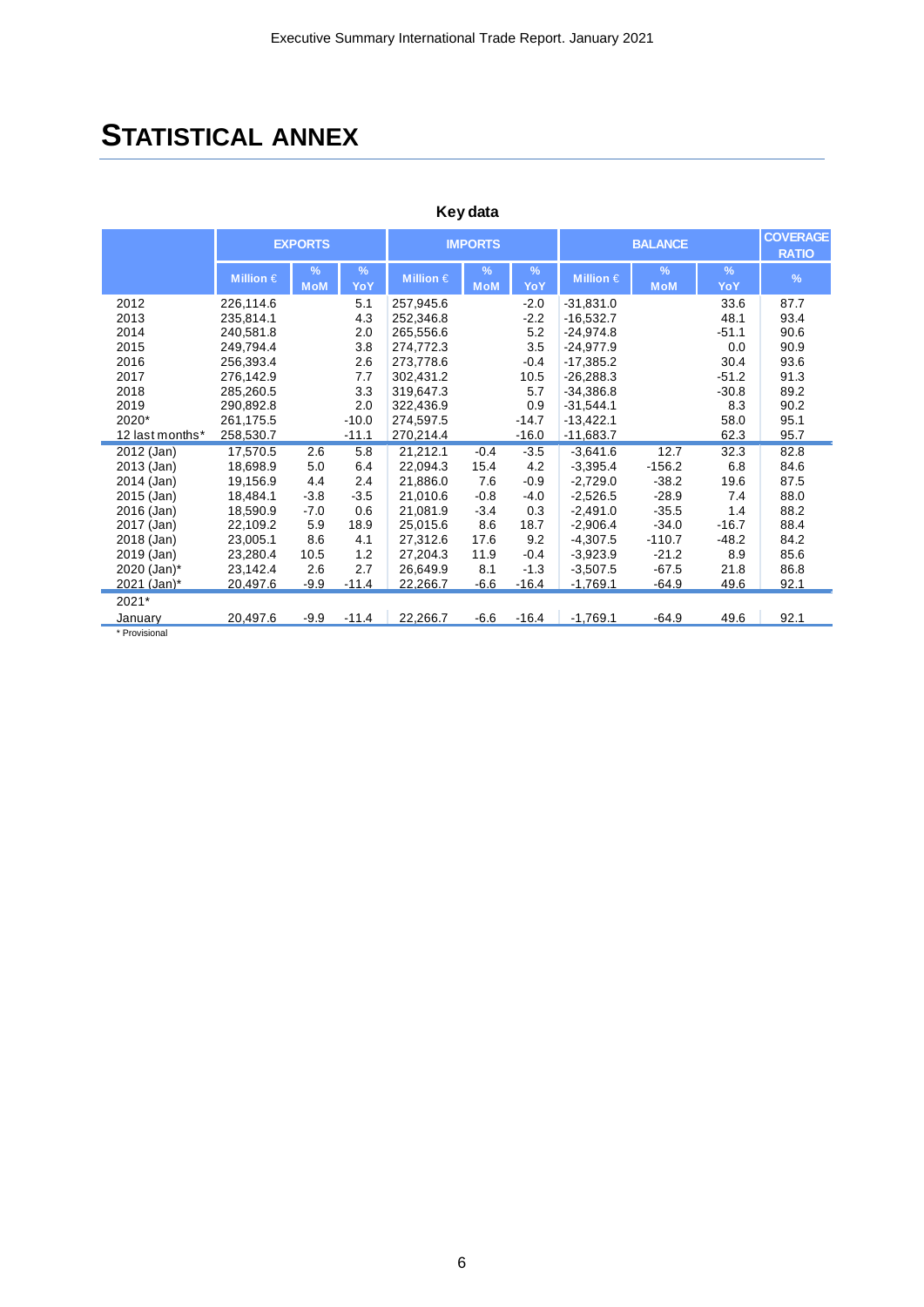|                                                                    | <b>EXPORTS</b>   |              |                    | <b>IMPORTS</b>     |            |                    | <b>BALANCE</b>       |                    |
|--------------------------------------------------------------------|------------------|--------------|--------------------|--------------------|------------|--------------------|----------------------|--------------------|
| <b>Sector breakdown</b>                                            | Million $\in$    | % share      | YoY<br>(%)         | Million $\in$      | % share    | YoY<br>$(\%)$      | Million $\in$        | YoY<br>$(\%)$      |
| Food, beverages and tobacco                                        | 4.214.2          | 20.6         | $-2.9$             | 2,643.4            | 11.9       | $-13.7$            | 1,570.7              | 23.1               |
| Meat products                                                      | 789.3            | 3.9          | 1.3                | 146.0              | 0.7        | $-22.0$            | 643.3                | 8.6                |
| Fishery products                                                   | 272.6            | 1.3          | $-10.9$            | 531.1              | 2.4        | $-20.4$            | $-258.5$             | 28.3               |
| Fruits, vegetables and legumes                                     | 1,849.0          | 9.0          | $-2.5$             | 457.4              | 2.1        | $-19.3$            | 1,391.6              | 4.6                |
| Oils and fats<br>Sugars, coffee and cocoa                          | 332.5<br>137.4   | 1.6<br>0.7   | 7.7<br>2.7         | 218.8<br>206.8     | 1.0<br>0.9 | $-17.6$<br>$-17.5$ | 113.7<br>$-69.4$     | 163.8<br>40.7      |
| Dairy products and eggs                                            | 109.9            | 0.5          | $-14.5$            | 134.0              | 0.6        | $-16.8$            | $-24.1$              | 25.8               |
| Other food products                                                | 452.7            | 2.2          | $-2.7$             | 745.5              | 3.3        | 1.5                | $-292.8$             | $-9.0$             |
| <b>Beverages</b>                                                   | 257.8            | 1.3          | $-15.5$            | 81.9               | 0.4        | $-27.7$            | 175.9                | $-8.4$             |
| Tobacco                                                            | 13.0             | 0.1          | $-11.0$            | 121.9              | 0.5        | 3.9                | $-108.9$             | $-6.0$             |
| <b>Energy</b>                                                      | 1,068.5          | 5.2          | $-38.6$            | 2,584.7            | 11.6       | $-34.6$            | $-1,516.1$           | 31.5               |
| Oil and by-products                                                | 920.5            | 4.5          | $-43.7$            | 1,977.3            | 8.9        | $-32.6$            | $-1,056.7$           | 18.7               |
| Gas                                                                | 26.2             | 0.1          | $-41.1$            | 408.1              | 1.8        | $-50.3$            | $-381.9$             | 50.8               |
| Coal and electricity                                               | 121.7            | 0.6          | 95.6               | 199.3              | 0.9        | 0.5                | $-77.6$              | 43.0               |
| <b>Raw materials</b>                                               | 529.9            | 2.6          | 10.1               | 762.9              | 3.4        | 13.3               | $-233.0$             | $-21.2$            |
| Animals and vegetables                                             | 221.1            | 1.1          | $-6.1$             | 240.0              | 1.1        | $-5.8$             | $-18.8$              | 2.5                |
| <b>Minerals</b>                                                    | 308.8            | 1.5          | 25.7               | 522.9              | 2.3        | 24.9               | $-214.1$             | $-23.8$            |
| Semi-manuf. (non-chem.)                                            | 2,200.4          | 10.7         | $-6.5$             | 1,714.9            | 7.7        | $-6.5$             | 485.5                | $-6.7$             |
| Non-ferrous metals                                                 | 477.5            | 2.3          | $-3.6$             | 369.8              | 1.7        | $-0.4$             | 107.8                | $-13.0$            |
| Iron and steel                                                     | 562.7            | 2.7          | $-10.3$            | 661.1              | 3.0        | $-2.1$             | $-98.4$              | $-103.4$           |
| Paper<br>Ceramic flags and paving                                  | 288.1<br>370.5   | 1.4<br>1.8   | $-11.4$<br>$-0.6$  | 258.7<br>66.1      | 1.2<br>0.3 | $-16.3$<br>$-13.1$ | 29.4<br>304.4        | 79.1<br>2.6        |
| Other semi-manufactures                                            | 501.5            | 2.4          | $-6.1$             | 359.3              | 1.6        | $-10.7$            | 142.3                | 8.0                |
| <b>Chemical products</b>                                           | 3,134.2          | 15.3         | $-8.1$             | 3,859.4            | 17.3       | $-10.6$            | $-725.2$             | 19.8               |
| Organic chemicals                                                  | 296.5            | 1.4          | $-0.8$             | 758.7              | 3.4        | $-10.9$            | $-462.3$             | 16.3               |
| Inorganic chemicals                                                | 77.8             | 0.4          | $-8.8$             | 134.4              | 0.6        | $-23.5$            | $-56.6$              | 37.3               |
| Medicines                                                          | 749.3            | 3.7          | $-28.3$            | 1,098.7            | 4.9        | $-15.2$            | $-349.4$             | $-39.7$            |
| Plastics                                                           | 911.6            | 4.4          | 6.0                | 835.4              | 3.8        | $-8.9$             | 76.2                 | 233.3              |
| Fertilisers                                                        | 58.9             | 0.3          | $-7.6$             | 80.0               | 0.4        | $-18.1$            | $-21.1$              | 37.8               |
| Tanning or dyeing extracts                                         | 203.9            | 1.0          | $-6.6$             | 129.4              | 0.6        | $-23.3$            | 74.6                 | 50.0               |
| Essential oils and perfumes                                        | 395.6            | 1.9          | $-12.9$            | 297.2              | 1.3        | $-17.5$            | 98.4                 | 4.5                |
|                                                                    |                  |              |                    |                    |            |                    |                      |                    |
| Other chemical products n.e.s.                                     | 440.7            | 2.1          | 14.5               | 525.6              | 2.4        | 17.1               | $-84.9$              | $-33.1$            |
| <b>Capital goods</b>                                               | 3,875.6          | 18.9         | $-9.3$             | 4,957.7            | 22.3       | $-7.7$             | $-1,082.1$           | 1.5                |
| Equipment for industry                                             | 950.5            | 4.6          | $-14.9$            | 1,176.8            | 5.3        | $-13.2$            | $-226.3$             | 5.5                |
| Specific purpose machinery                                         | 283.2            | 1.4          | $-31.0$            | 346.9              | 1.6        | $-11.7$            | $-63.6$              | $-457.2$           |
| General purpose machinery                                          | 667.3            | 3.3          | $-5.5$             | 829.9              | 3.7        | $-13.9$            | $-162.7$             | 36.8               |
| Office and telecom. equipment                                      | 297.8<br>114.8   | 1.5<br>0.6   | 2.4<br>9.8         | 1,264.5<br>543.6   | 5.7<br>2.4 | 10.6<br>28.7       | $-966.7$<br>$-428.8$ | $-13.4$<br>$-35.0$ |
| Automatic data-processing machines<br>Telecommunications equipment | 182.9            | 0.9          | $-1.8$             | 720.9              | 3.2        | 0.0                | $-537.9$             | $-0.7$             |
| Transport equipment                                                | 803.4            | 3.9          | $-17.6$            | 353.8              | 1.6        | $-40.2$            | 449.6                | 17.0               |
| Railway                                                            | 77.6             | 0.4          | $-19.9$            | 32.8               | 0.1        | 13.2               | 44.7                 | $-34.0$            |
| Road                                                               | 473.1            | 2.3          | $-8.8$             | 188.1              | 0.8        | $-21.8$            | 285.0                | 2.3                |
| Ships                                                              | 45.0             | 0.2          | 303.2              | 10.2               | 0.0        | 14.1               |                      | 34.8 1,471.1       |
| Aircraft                                                           | 207.7            | 1.0          | $-40.4$            | 122.6              | 0.6        | $-60.8$            | 85.1                 | 138.6              |
| Other capital goods                                                | 1,823.9          | 8.9          | $-3.5$             | 2,162.6            | 9.7        | $-5.2$             | $-338.7$             | 13.5               |
| Engines                                                            | 189.3            | 0.9          | 9.4                | 145.1              | 0.7        | $-14.7$            | 44.2                 | 1,381.8            |
| Electrical machinery                                               | 881.7            | 4.3          | $-6.1$             | 1,148.2            | 5.2        | 2.4                | $-266.6$             | $-45.6$            |
| Precision equipment                                                | 156.7            | 0.8          | $-9.0$             | 391.5              | 1.8        | $-7.3$             | $-234.8$             | 6.2                |
| Other                                                              | 596.2            | 2.9          | $-1.6$             | 477.8              | 2.1        | $-15.8$            | 118.5                | 206.0              |
| <b>Vehicles</b><br>Cars and motorcycles                            | 3,031.5          | 14.8<br>10.5 | $-13.1$            | 2,335.4            | 10.5       | $-28.7$            | 696.1                | 225.4              |
| Parts and accessories                                              | 2,147.1<br>884.3 | 4.3          | $-12.3$<br>$-15.2$ | 1,177.5<br>1,157.8 | 5.3<br>5.2 | $-21.3$            | 969.6<br>$-273.5$    | 2.0                |
| Durable goods                                                      | 368.6            | 1.8          | 0.9                | 722.4              | 3.2        | $-34.9$<br>2.9     | $-353.8$             | 62.9               |
| Household appliances                                               | 129.3            | 0.6          | 11.4               | 252.9              | 1.1        | 27.2               | $-123.6$             | $-5.1$<br>$-49.4$  |
| Consumer electronics                                               | 29.5             | 0.1          | $-17.3$            | 156.5              | 0.7        | 10.0               | $-127.0$             | $-19.2$            |
| Furniture                                                          | 162.1            | 0.8          | $-2.8$             | 245.7              | 1.1        | $-15.7$            | $-83.6$              | 32.9               |
| Other durable goods                                                | 47.7             | 0.2          | 2.4                | 67.3               | 0.3        | $-2.7$             | $-19.6$              | 13.2               |
| <b>Consumption goods</b>                                           | 1,798.0          | 8.8          | $-21.9$            | 2,568.5            | 11.5       | $-23.3$            | $-770.5$             | 26.4               |
| <b>Textiles</b>                                                    | 1,052.2          | 5.1          | $-25.3$            | 1,535.0            | 6.9        | $-23.5$            | $-482.8$             | 19.2               |
| Garment                                                            | 745.3            | 3.6          | $-29.3$            | 1,151.9            | 5.2        | $-28.8$            | $-406.6$             | 28.0               |
| Footwear                                                           | 182.5            | 0.9          | $-29.3$            | 229.4              | 1.0        | $-33.7$            | $-46.9$              | 46.6               |
| Toys                                                               | 98.5             | 0.5          | $-10.5$            | 190.5              | 0.9        | 7.1                | $-92.0$              | $-35.9$            |
| Other consumption goods<br><b>Other</b>                            | 464.7<br>276.8   | 2.3<br>$1.4$ | $-11.5$<br>$-28.4$ | 613.6<br>117.5     | 2.8<br>0.5 | $-25.0$<br>3.0     | $-148.9$<br>159.3    | 49.2<br>$-41.6$    |

### **Sector breakdown** - *January 2021*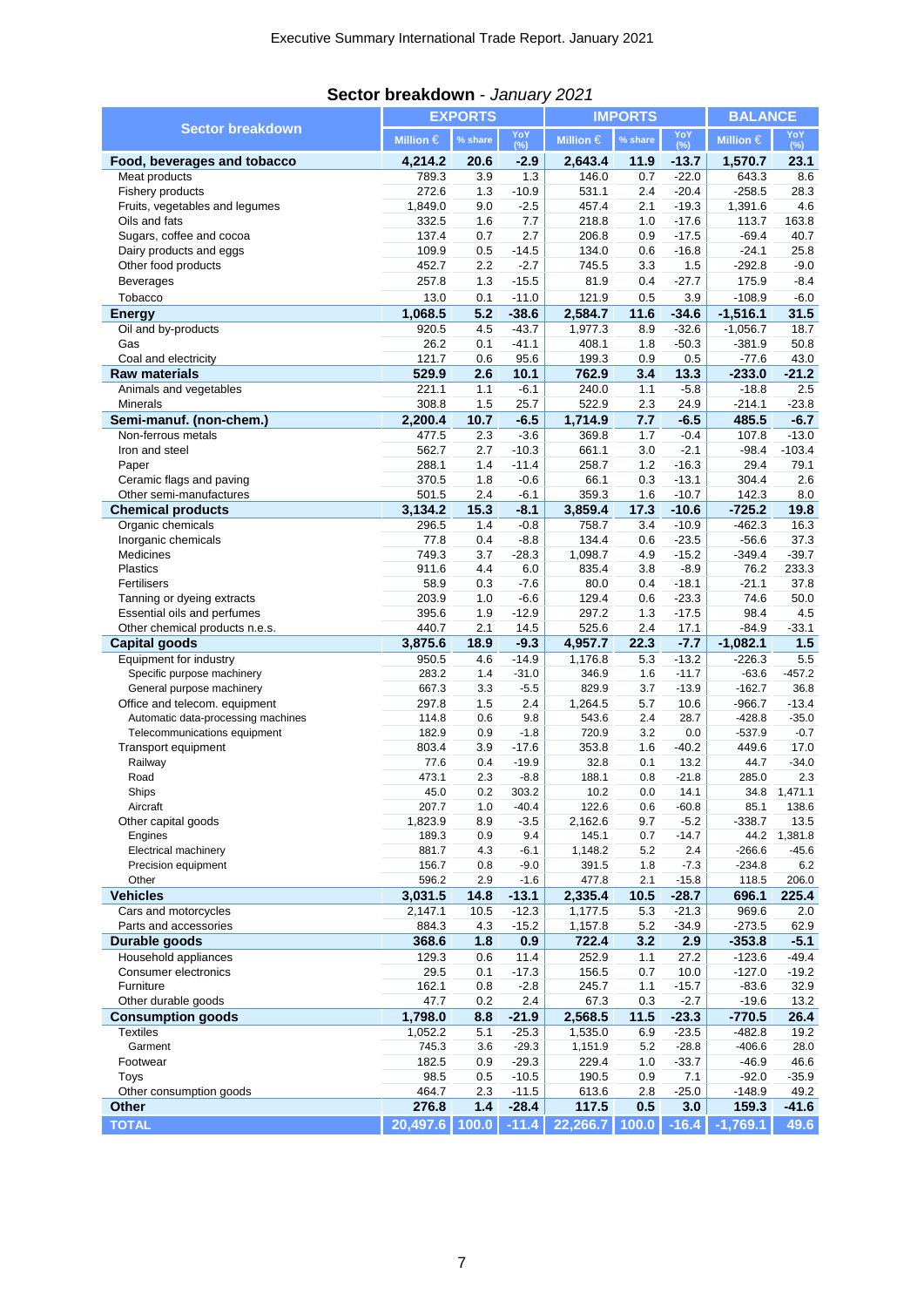|                                        |                  | <b>EXPORTS</b> |                    |                  | <b>IMPORTS</b> | <b>BALANCE</b>     |                      |                       |
|----------------------------------------|------------------|----------------|--------------------|------------------|----------------|--------------------|----------------------|-----------------------|
| <b>Geographic breakdown</b>            | Million $\in$    | % share        | YoY (%)            | Million $\in$    | % share        | <b>YoY</b> (%)     | Million $\in$        | <b>YoY</b> (%)        |
| <b>EUROPE</b>                          | 15,261.3         | 74.5           | $-11.2$            | 13,282.3         | 59.7           | $-13.8$            | 1,979.0              | 11.4                  |
| <b>EUROPEAN UNION *</b>                | 12,961.4         | 63.2           | $-9.4$             | 11,437.3         | 51.4           | $-11.0$            | 1,524.0              | 4.3                   |
| <b>EURO AREA</b>                       | 11,349.9         | 55.4           | $-9.3$             | 9,571.1          | 43.0           | $-11.9$            | 1,778.8              | 8.5                   |
| Austria                                | 203.7            | 1.0            | 0.5                | 140.9            | 0.6            | $-7.1$             | 62.8                 | 23.0                  |
| Belgium                                | 534.0            | 2.6            | $-18.3$            | 610.6            | 2.7            | $-3.6$             | $-76.6$              | $-471.1$              |
| Cyprus<br>Estonia                      | 14.2<br>20.0     | 0.1<br>0.1     | $-38.9$<br>29.2    | 1.3<br>6.6       | 0.0<br>0.0     | $-3.8$<br>$-4.3$   | 13.0<br>13.4         | $-41.1$<br>56.1       |
| Finland                                | 118.5            | 0.6            | 42.6               | 77.1             | 0.3            | $-34.3$            | 41.4                 | 221.1                 |
| France                                 | 3,385.8          | 16.5           | $-8.0$             | 2,149.2          | 9.7            | $-20.0$            | 1,236.6              | 24.4                  |
| Germany                                | 2,519.8          | 12.3           | $-5.9$             | 2,675.9          | 12.0           | $-10.9$            | $-156.0$             | 52.0                  |
| Greece<br>Ireland                      | 174.2<br>148.4   | 0.8<br>0.7     | $-7.3$<br>$-6.6$   | 56.5<br>196.4    | 0.3<br>0.9     | $-20.8$<br>$-11.8$ | 117.7<br>$-48.0$     | 1.0<br>24.8           |
| Italy                                  | 1,694.7          | 8.3            | $-10.3$            | 1,455.3          | 6.5            | $-4.0$             | 239.5                | $-36.0$               |
| Latvia                                 | 19.7             | 0.1            | $-9.9$             | 6.7              | 0.0            | $-58.6$            | 13.0                 | 126.5                 |
| Lithuania                              | 28.5             | 0.1            | $-13.2$            | 25.4             | 0.1            | $-13.0$            | 3.1                  | $-14.8$               |
| Luxembourg                             | 20.5             | 0.1            | 17.8               | 33.9             | 0.2            | 16.2               | $-13.5$              | $-13.9$               |
| Malta<br>Netherlands                   | 20.7<br>733.2    | 0.1<br>3.6     | $-9.1$<br>$-19.5$  | 2.8<br>1,032.5   | 0.0<br>4.6     | $-92.1$<br>$-9.3$  | 17.9<br>$-299.3$     | 237.1<br>$-31.5$      |
| Portugal                               | 1,581.4          | 7.7            | $-11.1$            | 897.4            | 4.0            | $-10.6$            | 684.0                | $-11.7$               |
| Slovakia                               | 96.3             | 0.5            | $-6.6$             | 170.0            | 0.8            | 5.2                | $-73.8$              | $-26.1$               |
| Slovenia                               | 36.3             | 0.2            | $-24.1$            | 32.6             | 0.1            | $-28.5$            | 3.6                  | 70.9                  |
| <b>REST OF EU</b>                      | 1,611.5          | 7.9            | $-10.7$            | 1,866.3          | 8.4            | $-5.9$             | $-254.8$             | $-43.3$               |
| <b>Bulgaria</b><br>Croatia             | 46.7<br>44.9     | 0.2<br>0.2     | $-2.4$<br>19.5     | 54.1<br>9.4      | 0.2<br>0.0     | 25.9<br>14.7       | $-7.4$<br>35.6       | $-251.0$<br>20.9      |
| Czech Republic                         | 201.0            | 1.0            | $-5.4$             | 368.1            | 1.7            | 0.3                | $-167.1$             | $-8.0$                |
| Denmark                                | 180.6            | 0.9            | 26.8               | 138.3            | 0.6            | $-13.3$            | 42.3                 | 349.1                 |
| Hungary                                | 121.7            | 0.6            | $-25.5$            | 206.7            | 0.9            | $-6.7$             | $-85.0$              | $-46.0$               |
| Poland                                 | 510.3            | 2.5            | $-4.8$             | 485.2            | 2.2            | $-7.0$             | 25.2                 | 74.4                  |
| Romania                                | 135.2            | 0.7<br>1.3     | $-23.3$<br>35.4    | 149.1            | 0.7            | 7.3                | $-13.9$<br>3.4       | $-137.2$              |
| Sweden<br><b>REST OF EUROPE</b>        | 263.2<br>2,300.0 | 11.2           | $-20.2$            | 259.8<br>1,845.0 | 1.2<br>8.3     | 16.5<br>$-28.1$    | 455.0                | 111.9<br>44.0         |
| Norway                                 | 94.9             | 0.5            | $-0.4$             | 71.1             | 0.3            | $-45.0$            | 23.8                 | 170.5                 |
| Russia                                 | 137.4            | 0.7            | $-3.9$             | 364.3            | 1.6            | $-0.5$             | $-226.9$             | $-1.6$                |
| Switzerland                            | 323.1            | 1.6            | $-30.8$            | 312.4            | 1.4            | 5.6                | 10.7                 | $-93.7$               |
| Turkey                                 | 359.7            | 1.8            | 6.8                | 563.3            | 2.5            | $-11.6$            | $-203.5$             | 32.3                  |
| United Kingdom                         | 1,188.2          | 5.8            | $-23.0$            | 299.1            | 1.3            | $-64.9$            | 889.1                | 28.8                  |
| <b>AMERICA</b><br><b>NORTH AMERICA</b> | 1,800.2<br>940.0 | 8.8<br>4.6     | $-17.7$<br>$-17.6$ | 2,167.4          | 9.7            | $-26.7$            | $-367.3$<br>$-174.5$ | 52.2<br>72.7          |
| Canada                                 | 124.2            | 0.6            | $-21.0$            | 1,114.6<br>148.3 | 5.0<br>0.7     | $-37.4$<br>$-1.8$  | $-24.2$              | $-493.4$              |
| <b>USA</b>                             | 815.8            | 4.0            | $-17.0$            | 965.8            | 4.3            | $-40.7$            | $-150.0$             | 76.7                  |
| <b>LATIN AMERICA</b>                   | 826.9            | 4.0            | $-19.0$            | 1,032.7          | 4.6            | $-4.1$             | $-205.8$             | $-264.2$              |
| Argentina                              | 50.0             | 0.2            | $-5.1$             | 86.4             | 0.4            | $-19.3$            | $-36.3$              | 33.0                  |
| <b>Brazil</b>                          | 150.6            | 0.7            | $-22.8$            | 191.3            | 0.9            | $-22.1$            | $-40.7$              | 19.6                  |
| Chile                                  | 112.8            | 0.6            | 13.2               | 116.3            | 0.5            | 9.8                | $-3.5$               | 44.6                  |
| Mexico<br>Peru                         | 221.2<br>51.3    | 1.1<br>0.3     | $-28.5$<br>4.8     | 355.3<br>126.6   | 1.6<br>0.6     | 12.3<br>39.3       | $-134.1$<br>$-75.3$  | $-1,842.0$<br>$-79.5$ |
| <b>REST OF AMERICA</b>                 | 33.2             | 0.2            | 25.8               | 20.1             | 0.1            | $-79.4$            | 13.1                 | 118.3                 |
| <b>ASIA</b>                            | 1,949.8          | 9.5            | 3.3                | 5,010.7          | 22.5           | $-16.0$            | $-3,060.9$           | 24.9                  |
| ASIA (exc. Middle East)                | 1,466.3          | 7.2            | 5.5                | 4,586.3          | 20.6           | $-12.9$            | $-3,120.0$           | 19.5                  |
| China                                  | 661.8            | 3.2            | 25.9               | 2,543.0          | 11.4           | $-6.9$             | $-1,881.2$           | 14.7                  |
| Hong-Kong. China                       | 57.7             | 0.3            | $-0.6$             | 26.6             | 0.1            | $-16.6$            | 31.1                 | 18.8                  |
| India                                  | 99.3             | 0.5            | $-1.7$             | 281.1            | 1.3            | -34.1              | $-181.8$             | 44.2                  |
| Indonesia                              | 23.8             | 0.1            | $-29.1$            | 145.1            | 0.7            | $-5.8$             | $-121.3$             | $-0.7$                |
| Japan<br>Singapore                     | 187.8<br>33.1    | 0.9<br>0.2     | $-17.4$<br>$-29.3$ | 209.7<br>20.3    | 0.9<br>0.1     | $-39.0$<br>$-35.2$ | $-21.9$<br>12.8      | 81.3<br>$-17.6$       |
| South Korea                            | 114.8            | 0.6            | $-9.2$             | 187.5            | 0.8            | $-22.0$            | $-72.6$              | 36.3                  |
| Taiwan                                 | 74.5             | 0.4            | 24.9               | 107.4            | 0.5            | $-12.8$            | $-32.9$              | 48.2                  |
| Vietnam                                | 43.9             | 0.2            | 51.8               | 243.8            | 1.1            | $-4.0$             | $-199.9$             | 11.1                  |
| <b>MIDDLE EAST</b>                     | 483.5            | 2.4            | $-2.9$             | 424.4            | 1.9            | $-39.3$            | 59.1                 | 129.3                 |
| Saudi Arabia<br>United Arab Emirates   | 116.6<br>107.7   | 0.6<br>0.5     | 3.4<br>$-12.5$     | 181.9<br>24.0    | 0.8<br>0.1     | $-44.2$<br>1.8     | $-65.3$<br>83.7      | 69.4<br>$-15.9$       |
| <b>AFRICA</b>                          | 1,200.3          | 5.9            | -10.6              | 1,755.4          | 7.9            | $-22.9$            | $-555.1$             | 40.6                  |
| Algeria                                | 109.5            | 0.5            | $-36.9$            | 272.9            | 1.2            | $-35.1$            | $-163.3$             | 33.8                  |
| Egypt                                  | 97.2             | 0.5            | 5.9                | 73.3             | 0.3            | 21.2               | 23.9                 | $-23.6$               |
| Morocco                                | 601.4            | 2.9            | $-10.8$            | 562.8            | 2.5            | $-12.2$            | 38.6                 | 17.0                  |
| Nigeria                                | 32.7             | 0.2            | $-2.0$             | 368.1            | 1.7            | 4.2                | $-335.5$             | $-4.9$                |
| South Africa                           | 77.1             | 0.4            | $-10.7$            | 68.3             | 0.3            | 20.4               | 8.7                  | $-70.5$               |
| <b>OCEANIA</b>                         | 116.2            | 0.6            | $-3.2$             | 49.7             | 0.2            | 46.1               | 66.5                 | $-22.7$               |
| Australia                              | 100.0            | 0.5            | 10.1               | 39.4             | 0.2            | 102.1              | 60.6                 | $-15.0$               |
| OTHER (**)                             | 169.9            | 0.8            | $-58.6$            | 1.2              | 0.0            | 220.0              | 168.7                | $-58.8$               |
| <b>WORLD</b>                           | 20,497.6         | 100.0          | $-11.4$            | 22,266.7         | 100.0          | $-16.4$            | $-1,769.1$           | 49.6                  |
| Pro memoria:<br>TOTAL NON EU           | 7,536.2          | 36.8           | $-14.7$            | 10,829.4         | 48.6           | $-21.5$            | $-3,293.2$           | 33.7                  |
| TOTAL NON EURO AREA                    | 9,147.7          | 44.6           | $-14.0$            | 12,695.6         | 57.0           | $-19.6$            | $-3,547.9$           | 31.1                  |
| OECD                                   | 16,429.5         | 80.2           | $-10.5$            | 14,409.6         | 64.7           | $-16.0$            | 2,019.9              | 67.7                  |
| <b>ASEAN</b>                           | 207.3            | 1.0            | $-7.8$             | 725.1            | 3.3            | $-9.8$             | $-517.8$             | 10.6                  |
| <b>MERCOSUR</b><br>OPEC                | 218.5<br>453.8   | 1.1<br>2.2     | $-19.2$<br>$-21.0$ | 286.8<br>1,203.0 | 1.3<br>5.4     | $-21.9$<br>$-30.6$ | $-68.3$<br>$-749.2$  | 29.2<br>35.3          |

### **Geographic breakdown** - *January 2021*

\* Total EU is higher than the sum of its members as a result of including provisioning and fishing occurred between Member States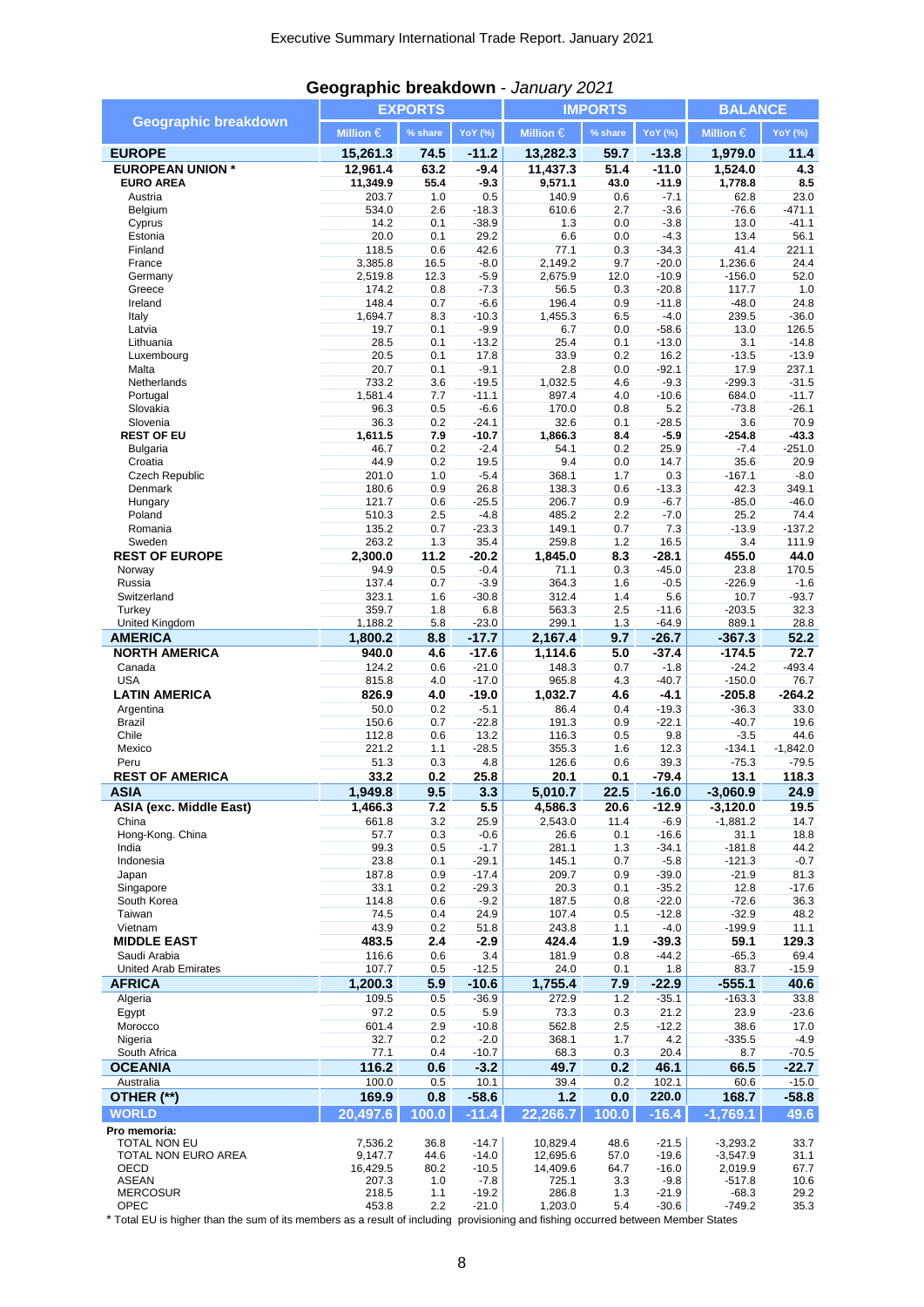#### **Exports and imports growth in selected economies (YoY %)**

|                                    |         | <b>EXPORTS</b> |         | <b>IMPORTS</b> |         |         |  |
|------------------------------------|---------|----------------|---------|----------------|---------|---------|--|
|                                    | January | Last 12        | Jan-Jan | January        | Last 12 | Jan-Jan |  |
|                                    | 2021    | months         | 2021    | 2021           | months  | 2021    |  |
| <b>Spain</b>                       | $-11.4$ | $-11.1$        | $-11.4$ | $-16.4$        | $-16.0$ | $-16.4$ |  |
| Germany                            | $-8.0$  | $-9.8$         | $-8.0$  | $-9.8$         | $-7.9$  | $-9.8$  |  |
| France $(1)$                       | $-9.6$  | $-16.6$        | $-9.6$  | $-10.0$        | $-13.9$ | $-10.0$ |  |
| Italy                              | n.a     | n.a            | n.a     | n.a            | n.a     | n.a     |  |
| Euro Area $(2)$                    | n.a     | n.a            | n.a     | n.a            | n.a     | n.a     |  |
| European Union (27) <sup>(3)</sup> | n.a     | n.a            | n.a     | n.a            | n.a     | n.a     |  |
| <b>United Kingdom</b>              | $-24.9$ | $-16.2$        | $-24.9$ | $-14.4$        | $-9.9$  | $-14.4$ |  |
| <b>USA</b>                         | $-1.1$  | $-12.9$        | $-1.1$  | 4.3            | $-5.8$  | 4.3     |  |
| China                              | n.a     | n.a            | n.a     | n.a            | n.a     | n.a     |  |
| Japan                              | 6.4     | $-10.5$        | 6.4     | $-9.5$         | $-14.4$ | $-9.5$  |  |

n.a.: not available when this report was prepared (1) Excluding military equipment; (2) Includes both extra and intra EA transactions; (3) Includes both extra and intra EU transactions

Source: Secretariat of State for Trade, from provisional national data in local currency (except EU in EUR).

### **METHODOLOGICAL NOTES**

- All Spain's international trade data presented in this report are available at the websit[e DataComex](http://datacomex.comercio.es/) of the [Secretariat of State for Trade](https://comercio.gob.es/en-us/Paginas/Index.aspx) [\(http://datacomex.comercio.es/\)](http://datacomex.comercio.es/), in the section corresponding to Spain. The user can make personalized queries according to different variables such as flow, country, commodity or Spanish region.
- The statistics presented in this report correspond to international trade in goods statistics of declared trade data provided by the Spanish [Customs and Excise Department](https://www.agenciatributaria.es/AEAT.internet/en_gb/Inicio/La_Agencia_Tributaria/Aduanas_e_Impuestos_Especiales/_Presentacion/Estadisticas_de_Comercio_Exterior/Estadisticas_de_Comercio_Exterior.shtml) (Tax Agency) and compiled according to the UN Manual of International Merchandise Trade Statistics (IMTS 2010). It does not include Intra-EU estimates for trade below Intrastat exemption threshold.
- Data for the reference year are provisional. Final data are published at the end of the following year. In between, they are not subject to revision. In provisional data, those Intrastat operations being informed after the publication of its corresponding reference month will be assigned to the nearest pending month. Notwithstanding, in the final data all operations will be reassigned to their corresponding reference month. Year-on-year percentage change is always calculated with the same type of data (provisional over provisional basis, even if final data are already available for the previous year).
- Information in real terms is provided by the [Ministry of Economic Affairs and Digital Transformation](http://serviciosede.mineco.gob.es/indeco/default.aspx) and it is calculated using Unit Value Indices.
- Seasonally adjusted data: the estimation of the model, the decomposition of the series and its seasonal and calendar adjustment have been carried out manually using TRAMO-SEATS program. The calendar regressors have been calculated taking into account INE's "Standard for adjusting seasonal and calendar effects in short-term series" [\(link\)](https://www.ine.es/ss/Satellite?c=Page&p=1254735839296&pagename=MetodologiaYEstandares%2FINELayout&cid=1254735839296&L=1). The selected models are ARIMA (0.1.1) x  $(0,1,1)$  for exports and ARIMA  $(0,1,1)$  x  $(0,1,1)$  for imports, with the series in logarithms.
- Sectoral data: the correspondence table between sectors and sub-sectors shown in the report and the 5-digit codes of the Standard International Trade Classification (SITC Rev. 4) is available on:

Notas metodológicas [https://comercio.gob.es/ImportacionExportacion/Informes\\_Estadisticas/Paginas/Informes](https://comercio.gob.es/ImportacionExportacion/Informes_Estadisticas/Paginas/Informes-periodicos.aspx)[periodicos.aspx](https://comercio.gob.es/ImportacionExportacion/Informes_Estadisticas/Paginas/Informes-periodicos.aspx)

- Geographic data: imports are classified according to the country of origin of the merchandise.
- Spain's trade data presented in this report slightly differ from those published by Eurostat due to the application of different methodologies: Spain's Customs [\(link,](https://www.agenciatributaria.es/AEAT.internet/en_gb/Inicio/La_Agencia_Tributaria/Aduanas_e_Impuestos_Especiales/_Presentacion/Estadisticas_de_Comercio_Exterior/Estadisticas_de_Comercio_Exterior.shtml) in Spanish) and Eurostat [\(link\)](https://ec.europa.eu/eurostat/web/international-trade-in-goods/methodology/manuals-and-guidelines).